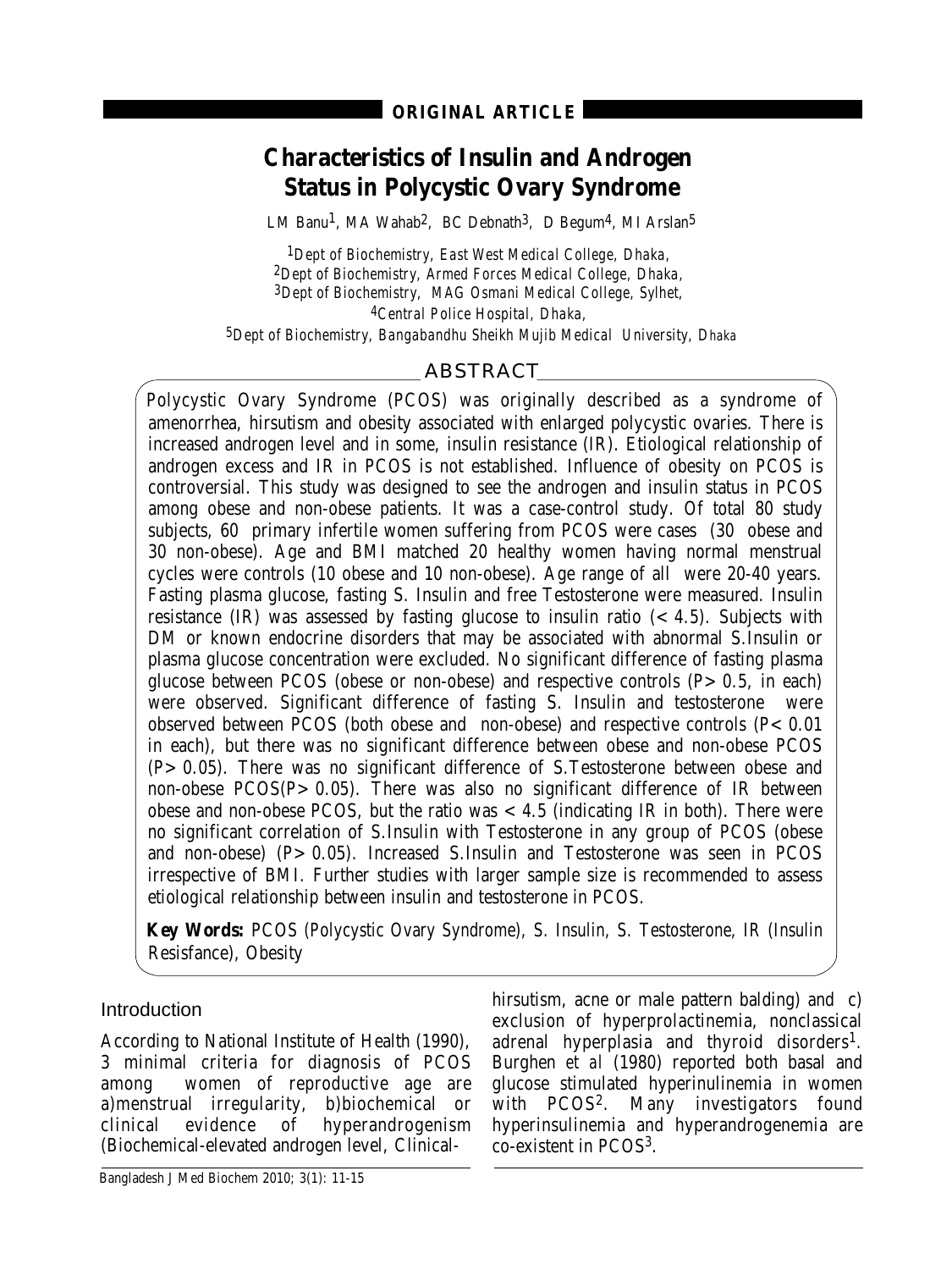Peripubertal onset of anovulation manifested as menstrual irregularities (amenorrhea, disfunction uterine bleeding), is a characteristic feature of PCOS(Pasquali et al 1989)4.

According to ASRM/ESHRE (2003), PCOS is diagnosed if any two of three criteria present-1. Oligo/anovulation, 2. hyperandrogenism, (clinical or biochemical), 3. polycystic ovaries. Incidence of PCOS is (0.5-4%), more common amongst infertile and prevalent in young women of reproductive age<sup>5</sup>.

50-90% of women with PCOS have elevated androgen levels, mainly testosterone, androstenedione, DHEA and DHEAS. There is individual variation and some may have normal androgen level 6. Among endogenous androgens, testosterone is the most potent, biological activity of which is determined by amount binding to SHBG (sex hormone binding globulin). Only free testosterone is biologically active. Insulin and androgens decrease the hepatic synthesis of SHBG thus increasing the level of free testosterone7. Positive correlation was found between serum insulin and adrenal androgens using selective catheterization of ovarian and adrenal veins<sup>8</sup>. Androgens may produce mild insulin resistance3. Studies in which insulin levels have been lowered with agents that either decrease insulin secretion (diazoxide, somatostatin), or improve insulin sensitivity (metformin, troglitazone) demonstrate decreased androgen levels as well PCOS9,10,11. Significant association was found between IR and obesity. IR was also found in non-obese PCOS2,12,13. We compared insulin and androgen levels in both obese and nonobese PCOS with controls in our population.

## Materials and methods

It was a case control study, carried out in Biochemistry department of BSMMU, from January 2004 to December 2004.Informed written consent was taken from study subjects. There were 80 study subjects, of 20-40 years age groups. Sixty (60) primary infertile women with PCOS (20 obese, BMI $>25$  kg/m<sup>2</sup> and 20 non-obese, BMI<25 kg/m2) were cases. Age and BMI matched 20 subjects were controls.

12 Bangladesh J Med Biochem; 3(1) LM Banu, BC Debnath, D Begum, et al.

PCOS was diagnosed according to following criteria:1) oligomenorrhea or DUB, 2) characteristic USG findings of polycystic ovaries, 3) features of hyperandrogenism, hirsutism, acne etc.

Subjects with bilateral tubal blockage, steroid therapy, known endocrine disorders, chronic illness (Tuberculosis, Malignancy, Connective tissue disorder), renal and hepatic diseases were excluded from the study. Data were collected through a preformed data collection sheet. With all aseptic precaution 5 ml of venous blood was taken from each subject (2 ml in fluoride containing test tubes for plasma glucose and 3 ml in plain test tubes). Serum was separated for insulin and testosterone estimation and stored in refrigerator at -350C till assay done. Fasting plasma glucose was estimated by glucose oxidase method14, S. insulin by Abbott AxSym system on MEIA principle15, S. free testosterone by  $ELISA^{16}$ . Insulin resistance  $(IR)$ was calculated by using the formula: (fastng glucose: fasting insulin ratio), with a value  $<$  4.5 taken as a measure of IR<sup>17</sup>. All statistical analyses were done by SPSS, version 12.0. Results were expressed as mean±SD or median where applicable. Student's 't' test, Mann-Whitney U test, Spearman's correlation tests were done. A 'P' value  $< 0.05$  was considered as statistically significant.

## Results

Distribution of age and BMI is shown in table-I. Unpaired 't' test showed no significant difference of age and BMI between cases and controls. In table-II, it was found that there was no significant difference of fasting plasma glucose, between cases and controls as well as between obese and non-obese PCOS(cases). Fasting S. Insulin and testosterone were significantly raised in both obese and non-obese PCOS cases but no significant difference was found between obese and non-obese cases (Table-III &IV). In table-V, Glucose/Insulin ratio (a measure of IR) is presented. There was IR in both obese and non-obese PCOS but no significant difference was observed between obese and non-obese PCOS. There was no correlation of fasting S. Insulin with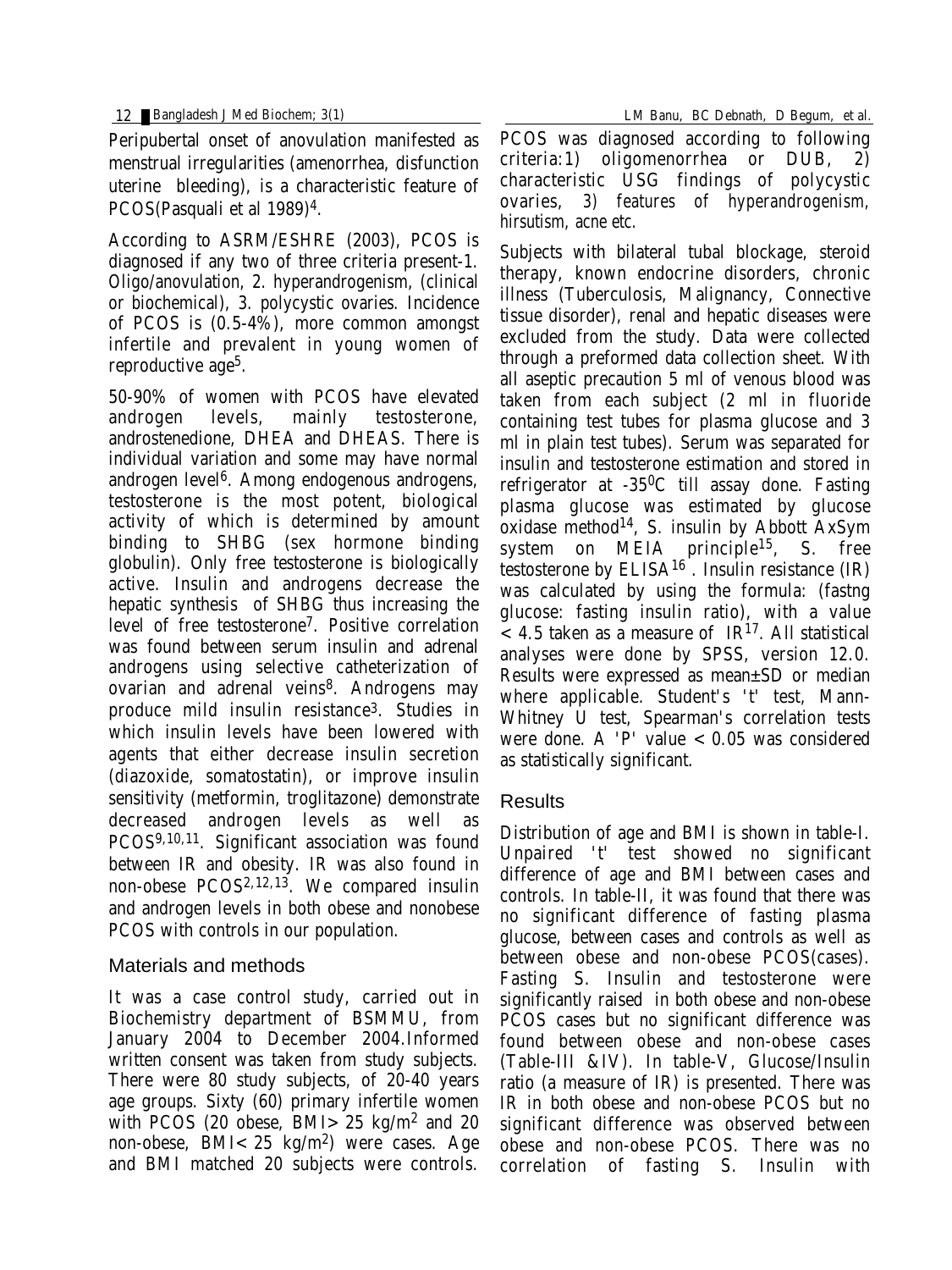#### Insulin and Androgen Status in PCOS 13

Testosterone and between S. Testosterone & P. Glucose (Table-VI)

**Table I:** Distribution of age and BMI in study subjects

| <b>Group Age</b>                      | p |       | BMI   | P                  |                |
|---------------------------------------|---|-------|-------|--------------------|----------------|
| <b>Obese</b>                          |   |       |       |                    |                |
| PCOS (n= 30) 28.23 $\pm 3.24 > 0.05$  |   |       | 28.40 | $\pm 2.65 > 0.05$  |                |
| Controls(n= 10) 28.40 $\pm$ 1.71      |   |       |       | $26.99$ $\pm 1.38$ |                |
| Non obese                             |   |       |       |                    |                |
| PCOS $(n=30)$ 26.70 $\pm 3.94 > 0.05$ |   |       | 22.79 |                    | $±1.74$ > 0.05 |
| Controls $(n=10)$ 28.60 $\pm 1.43$    |   | 21.81 |       | $\pm 1.52$         |                |

**Table II:** Fasting Plasma Glucose in study subjects

| Groups P.Glucose(mmol/L)          |                  | 't' value P-value |
|-----------------------------------|------------------|-------------------|
| (Mean                             | $\pm SD$ )       |                   |
| Obese                             |                  |                   |
| $PCOS(n=30)$ 4.88                 | $\pm 0.92$ 0.817 | > 0.05            |
| Controls $(n=10)$ 5.03            | ±0.28            |                   |
| Non-obese                         |                  |                   |
| PCOS $(n=30)$ 5.14                | $±1.01$ 0.143    | > 0.05            |
| Controls $(n=10)$ 5.19            | ±0.29            |                   |
| PCOS(Cases)                       |                  |                   |
| Obese $(n=30)$ 4.88               | $\pm 0.92$ 1.076 | > 0.05            |
| Non-obese (n= 30) 5.14 $\pm 1.01$ |                  |                   |

#### **Table III:** Fasting S. Insulin level in study subjects

| <b>Groups Fasting S. Insulin</b><br>$\mu$ U/mL, Median(range) 'U' value | M-W   | P value |
|-------------------------------------------------------------------------|-------|---------|
| <b>Obese</b>                                                            |       |         |
| $PCOS(n=30)$ 21.90(10.20-82.60)                                         | 7.0   | < 0.01  |
| Controls $(n=10)$ 7.30 $(4.90-13.10)$                                   |       |         |
| Non-obese                                                               |       |         |
| PCOS $(n=30)$ 15.65(4.50-21.1) 19.0                                     |       | < 0.01  |
| Controls $(n=10)$ 6.20 $(4.0-10.40)$                                    |       |         |
| PCOS(Cases)                                                             |       |         |
| Obese $(n=30)$ 21.90(10.20-82.60)                                       | 344.0 | > 0.05  |
| Non-obese(n= $30$ ) 15.65(4.50-21.1)                                    |       |         |

#### **Table IV:** S. Free Testosterone in study subjects

| Groups S. Free<br><b>Testosterone</b>                                   | t' value | ' P value       |
|-------------------------------------------------------------------------|----------|-----------------|
| pg/mL(Mean                                                              | $\pm SD$ |                 |
| Obese $PCOS(n=30)$ 3.64 $\pm 2.14$ 5.12<br>$\text{Controls}(n=10)$ 0.14 | ±0.03    | < 0.01          |
| Non-obese PCOS $(n=30)$ 3.86<br>< 0.01                                  |          | $\pm 2.71$ 7.54 |
| $\text{Controls}(n=10)$ 0.12<br>PCOS Obese(n= $30$ ) 3.64±2.14 0.347    | ±0.03    | > 0.05          |
| (Cases)                                                                 |          |                 |
| Non-obese $(n=30)$ 3.86                                                 | $+2.71$  |                 |

### **Table V:** (Glucose: Insulin) ratio in obese & non-obese **PCOS**

|       | Groups G/I ratio, Median(range)<br>'U'value P-value | M-W |
|-------|-----------------------------------------------------|-----|
| Obese | $(n=30)$ 0.246(0.063-0.490) 1.74 > 0.05             |     |
|       | Non-obese(n= $30$ ) 0.342(0.025-0.978)              |     |

**Table VI:** Spearman's Correlation of S.Insulin, P. Glucose & S.Free Testosterone between obese and nonobese PCOS

| Correlation parameters Ob ese Non-obese<br>$(n=30)$ $(n=30)$<br>'rho'<br>value | P- 'rho'<br>value value    | <b>P-value</b> |
|--------------------------------------------------------------------------------|----------------------------|----------------|
| S.Insulin(F) S.Fre -0.184                                                      | $> 0.05$ $-0.173$ $> 0.05$ |                |
| <b>Testosterone</b>                                                            |                            |                |
| S.Testosterone P.Glucose(F) $-0.048 > 0.05 -0.239$                             |                            | > 0.05         |

#### **Discussion**

PCOS is a metabolic syndrome with chronic anovulation, hyperandrogenism and polycystic ovaries, with or without obesity. Hyperinsulinemia/IR may be the primary feature of PCOS but some researchers proposed hyperandrogenism as the key feature<sup>1</sup>. The co-existence of hyperinsulinemia and hyperandrogenism was suggested by some investigators $2,18$ .

Fasting P.Glucose was not significantly different between obese and non-obese PCOS and also between PCOS (both obese &non-obese) and respective controls. This finding was consistent with similar study<sup>11</sup>.

There was significant difference of S.Insulin between PCOS (both obese &non-obese) and controls. But there was no significant difference between obese and non-obese PCOS, which was consistent with other studies<sup>15,19,2,18</sup>. It is reflective of hyperinsulinemia as a feature of PCOS independent of obesity.

Serum testosterone was significantly increased in PCOS (both obese & non-obese) than controls. But there was no significant difference between obese and non-obese PCOS, like other studies $2,18$ . This might be related to the fact that PCOS is hyperandrogenic independent of body weight.

Fasting Glucose to Insulin ratio  $< 4.5$ , is a predictor of IR in PCOS (in both obese and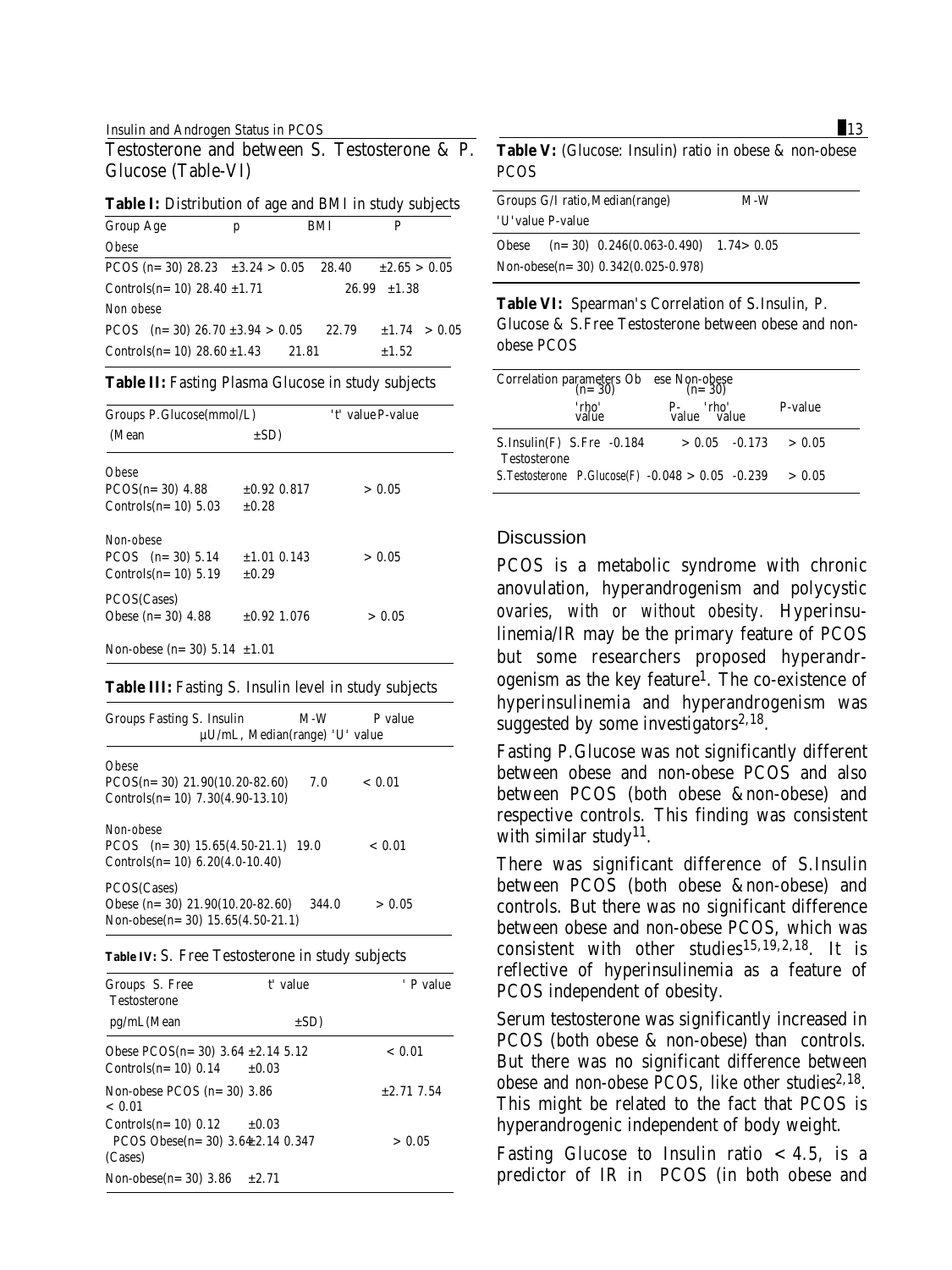non-obese)19,16. In this context, both obese and non-obese PCOS in our study, are insulin resistant. Obese PCOS were more resistant than non-obese group, but there was no significant difference of IR between obese and non-obese PCOS. So, irrespective of body weight PCOS patients are hyperinsulinemic which is due to insulin resistance. like other studies $20,11$ .

Although we found hyperinsulinemia and hyperandrogenism in PCOS, we didn't find significant correlation between insulin and androgen levels in PCOS (obese or non-obese).

Most researchers found a positive correlation between hyperinsulinema and hyperandrogenism. But some failed to find such a relationship21,17,22. Hyperandrogenism and polycystic ovaries are commonly found in extreme  $IR^{23,3}$ . On occasions, both a stimulatory response and lack of it has been observed in the same study. There was a rise of S testosterone during OGTT in a subgroup of PCOS patients, but most patients showed a decline of S. testosterone with both hyperinsulinemia and LH levels24. The effects of insulin on ovulation are complex. Though there is no convincing direct evidence, there are some indirect evidences for the effect of insulin on ovarian steriodogenesis, derived from experiments in a reduction of circulating insulin levels producing a decline in circulating androgens23. Inconsistence of our finding of no correlation between hyperinsulinemia and hyperandrogenemia with some studies2,18, may be due to difference of diagnostic criteria used for subject selection. We also didn't find significant correlation between fasting plasma glucose and insulin. This might be related to a balance of hyperinsulinemia with a rising plasma glucose that could lead to increased severity of IR years after initial developments of biochemical abnormality. There was also no significant correlation between S. free testosterone and fasting plasma glucose. This finding was consistent with a similar study25. Probably testosterone has no significant influence on glucose metabolism.

In conclusion we found hyperinsulinemia and hyperandrogen emia in PCOS patients, but correlation between them was not proved. There was a limitation of our study of smaller number of control subjects. So, further study including larger sample sizes categorizing study subjects using different diagnostic criteria is recommended.

### References

- 1. Knochenhauer ES, Key TJ, Kahsar-Millaer M, Waggoner W, Boots LR, Azziz R.Prevalence of the polycystic ovary syndrome in unselected black and white women of south-eastern United States: a prospective study. J Clin Endocrinol Metab 1998; 83:3078-3082.
- 2. Burghen GA, Givens JR, Kitabchi AE.Correlation of hyperandrogenism and hyperinsulinemia in polycystic ovarian disease. J Clin Endocrinol Metab 1980; 50: 113-116.
- 3. Dunaif A. Insulin resistance and the polycystic ovary syndrome:mechanism and implications for pathogenesis. Endocr Rev 1997; 18: 774-800.
- 4. Pasquali R, Antenucci D, Cassimirri F, Venturoli S, Paradisi R, Fabbri R, Balestra V et al. Clinical and hormonal characteristics of obese amenorrheic hyperandrogenic women before and after weight loss. J Clin Endocrinol Metab 1989; 68: 173-179.
- 5. Konar H(ed). DC Dutta Text book of gynaecology. 3rd edition. Kolkata(India).New Central Book Agency(P) Ltd. 2001: 422.
- 6. Taylor AE.Polycystic ovary syndrome. Endocrinol Metab Clin N Am 1998 a; 27: 877-902.
- 7. Plymate SR, Matej LA, Jones RE, Friedl KE. Inhibition of sex hormone binding globulin production in the human hepatoma (Hep G2) cell line by insulin and prolactin. J Clin Endocrinol Metab 1988. 67: 460-464.
- 8. Martikinen H, Salmela P, Nuojua HS,Perala J, Leinonen S, Knip M, Ruokonen A. Adrenal steroiogenesisis related to insulin in hyperandrogenic women. Fertil Steril 1996; 66: 564-570.
- 9. Nestler JE. Barlascini CO, Matt DW, Steingold KA,PLymate SR, Clore JN et al. Suppression of serum insulin by diazoxide reduces serum testosterone levels in obese women with polycystic ovary syndrome. J Clin Endocrinol Metab 1989; 68: 1027-1032.
- 10. Morin-Papunen LC, Martikainen HK, Koivunen